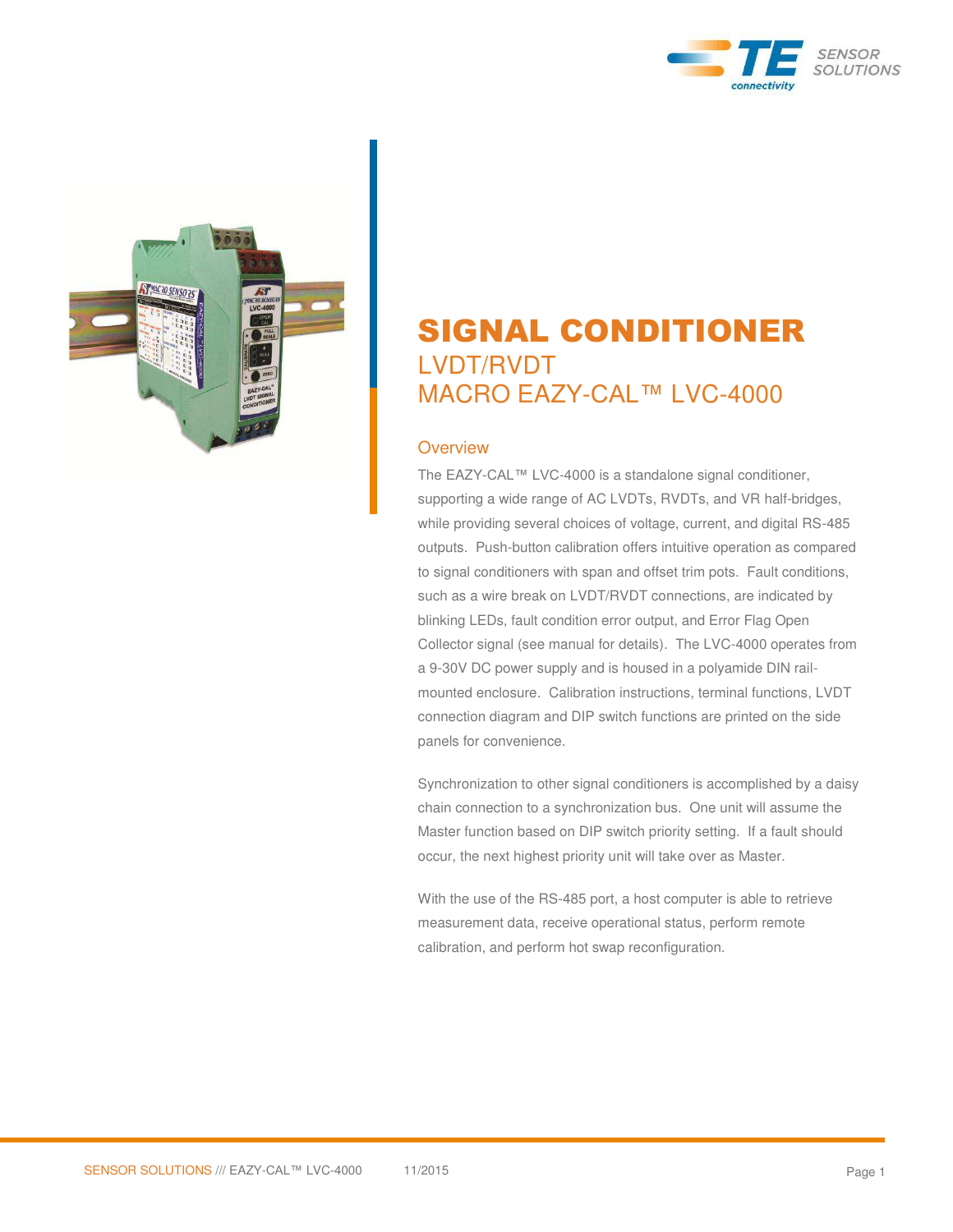### **Features**

- Push-button or RS-485 command auto-calibration
- Analog voltage or current loop output
- Digital RS-485 interface
- Supports standard AC LVDTs, RVDTs, and VR half-bridge sensors
- Master/slave excitation synchronization
- **DIN-rail mountable**
- Color-coded terminal blocks

### User Selectable Features

- 0-5V DC, 0-10V DC, 0.5-4.5V DC,  $\pm$ 5V DC,  $\pm$ 10V DC or 4-20 mA output
- 1.5Vrms or 3.0Vrms sensor excitation
- 2.5, 5, 7.5, or 10 kHz excitation frequency

#### Environmental Data

| Operating<br><b>Temperature</b>          | $-20$ to 75 $^{\circ}$ C (0 to 165 $^{\circ}$ F)                                               |  |  |
|------------------------------------------|------------------------------------------------------------------------------------------------|--|--|
| <b>Temperature</b><br><b>Sensitivity</b> | <0.02% of $FSO$ <sup>o</sup> C (<0.01% of $FSO$ <sup>o</sup> F)                                |  |  |
| <b>EMC Compliance</b>                    | Emissions: EN55011:2007                                                                        |  |  |
|                                          | Immunity: EN61000-4-2:2009<br>EN61000-4-4:2004<br>EN61000-4-6:2009<br>EN61000-4-3:2010+A2:2010 |  |  |

# Electrical Data

| <b>Power Input</b>                           | 9-30V DC (90 mA max. @<br>24V DC)                                                                 | <b>Output Non-Linearity</b>           | $\leq \pm 0.1\%$ full scale output                                                                                                     |
|----------------------------------------------|---------------------------------------------------------------------------------------------------|---------------------------------------|----------------------------------------------------------------------------------------------------------------------------------------|
| <b>Sensor Excitation</b>                     | 3.0V <sub>rms</sub> (1.5V <sub>rms</sub> selectable)                                              | <b>Output Voltage Ripple</b>          | 1 mV $_{rms}$ max. (2.5 kHz)<br>excitation, no filter)<br>$2$ mV $_{rms}$ max. (10 kHz<br>excitation, no filter)                       |
| <b>Sensor Excitation</b><br><b>Frequency</b> | 2.5 kHz, 5 kHz, 7.5 kHz, or<br>$10$ kHz                                                           |                                       |                                                                                                                                        |
| <b>Input Sensitivity</b><br>Range            | 55 mV <sub>rms</sub> to 5.5 V <sub>rms</sub> full<br>scale input produces full<br>scale DC output | <b>Output Current Ripple</b>          | 10 $\mu$ A <sub>rms</sub> max. (2.5 kHz)<br>excitation, no filter)<br>20 $\mu$ A <sub>rms</sub> max. (10 kHz<br>excitation, no filter) |
| <b>Full Scale Outputs</b>                    | 0-5V DC, 0-10V DC, 0.5-<br>4.5V DC, ±5V DC, ±10V<br>DC or 4-20 mA output                          | <b>Frequency Response</b><br>$(-3dB)$ | 500 Hz max.                                                                                                                            |